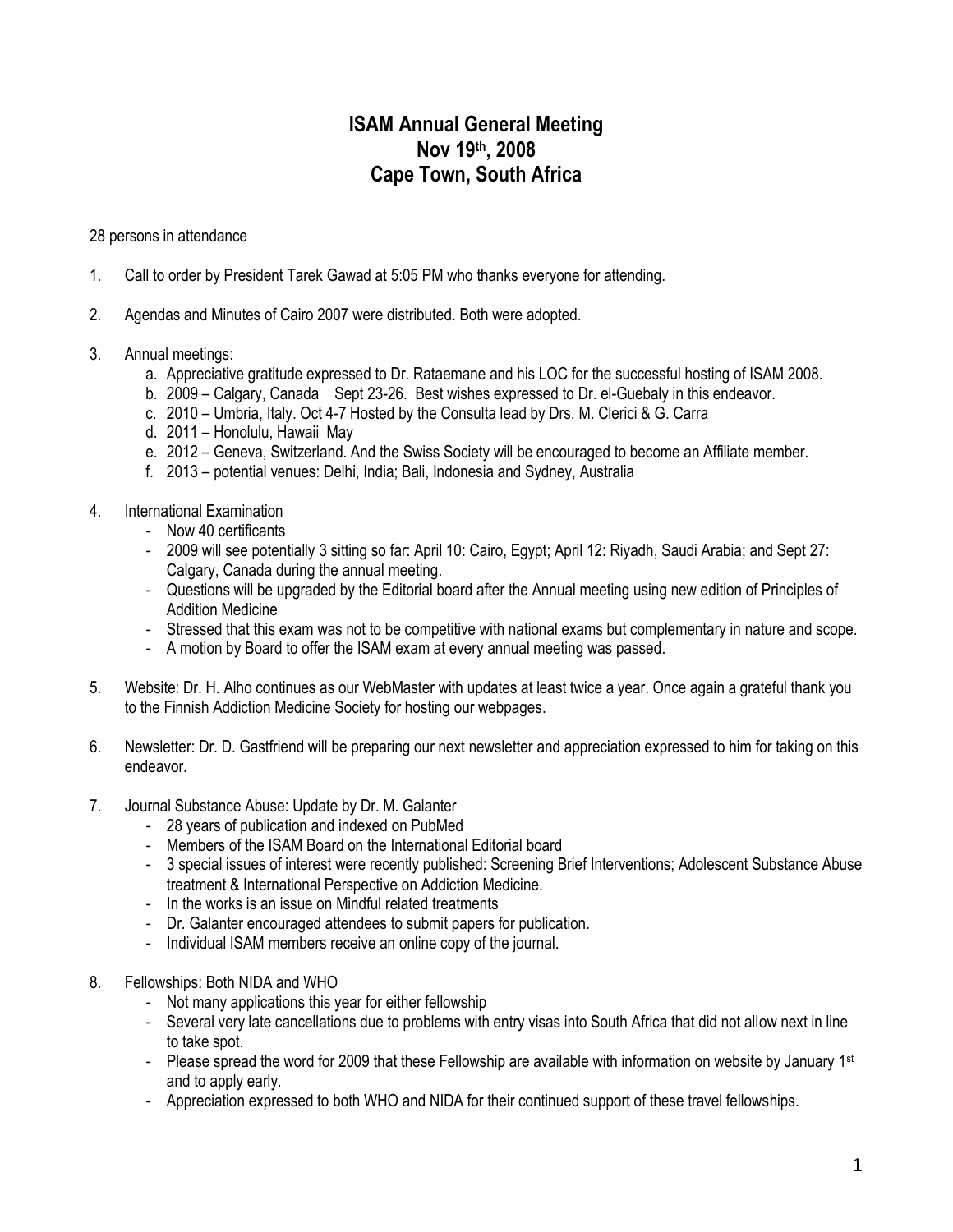- 9. Future Projects: Dr. Gawad spoke ISAM becoming recognized and being formally invited to participate in the following projects:
	- Egypt Prison Project: the Criminal Justice Department and the Minister of the Interior have requested ISAM to evaluate the work at the training facility, advise on setting up and financing the work done by consultants. This will be a joint project with UNODC who are project managers. Details have not been determined yet, but a letter of interest has been sent to the ISAM office.
	- United Arab Emirates National Center on Rehabilitation & Treatment: asking for an evaluation of the program including auditing, situational analysis and future planning for 3-5 years in set-up according to culturally sensitive needs as well as report findings. The Board voted for this project to start provisionally and 4-5 will go see the situation and do the analysis. No financial support is required as totally funded. This is a real boost for ISAM's image.
	- ISAM was asked to present a submission to Beyond 2008 in a pivotal NGO role addressing the addiction problem.
	- WHO submission: Thanks expressed to Dr. John Saunders for his outstanding paper which will be taken as a cornerstone paper in the Geneva meeting later this November.
- 10. Position papers: two position papers where approved: Pathological Gambling and ISAM Policy on Policies which will be uploaded onto the ISAM webpages. Dr. R. Hajela is spearheading the position papers including reformatting Dr. Saunders' submission to WHO for a position paper. Attendees were encouraged to submit ideas for position papers to the ISAM office.

Congratulations expressed to Dr. Gawad for all his work in building ISAM's image and for his efforts in expanding connections such as those with WHO.

- 11. Strategy for Restructuring: Dr. Gawad presented his suggestions for restructuring with a max of 7 Board members and the establishment of Zonal representatives in an effort to maximize communication. Job descriptions for these positions will be discussed.
- 12. Financials: Presentation by M. D'orozio, Executive Assistant from the ISAM office on the expenditures and revenue for 2007. We are still operating within our allotted budget of \$25,000US/year. Concern expressed with the elevated cost of the Auditors in Calgary for the preparation of our Financial Statements. R. Hajela to try to find a more cost-effective company. Although the Board passed a motion to accept BDO Dunwoody again, if a better alternative is found, there will be an electronic motion to change this and an addendum to the Board Minutes with the new Auditors. Suggestion by J. Saunders to try and find pro bono or reduced rate due to not-for-profit nature of ISAM.

Motion by John Saunders, seconded by Dario Gigena to accept the statements and budget for 2009. Carried.

- 13. ISAM 2008: Dr. Rataemane, Chair LOC gave a brief synopsis on conference:
	- A few cancellations
	- Good variety of presentations
	- Great contribution by ISAM Board
	- He personally ordered the good weather
	- Wonderful that ISAM would come to South Africa
	- In the works is the establishment of the South Africa Society for Addiction Medicine which will have a broader membership of stakeholders
	- Dr. Gawad expressed confidence in Dr. Rataemane's ability to produce such an outstanding event. A formal motion of thanks and congratulations was expressed to Dr. Rataemane and his wife for their work on making ISAM 2008 a reality